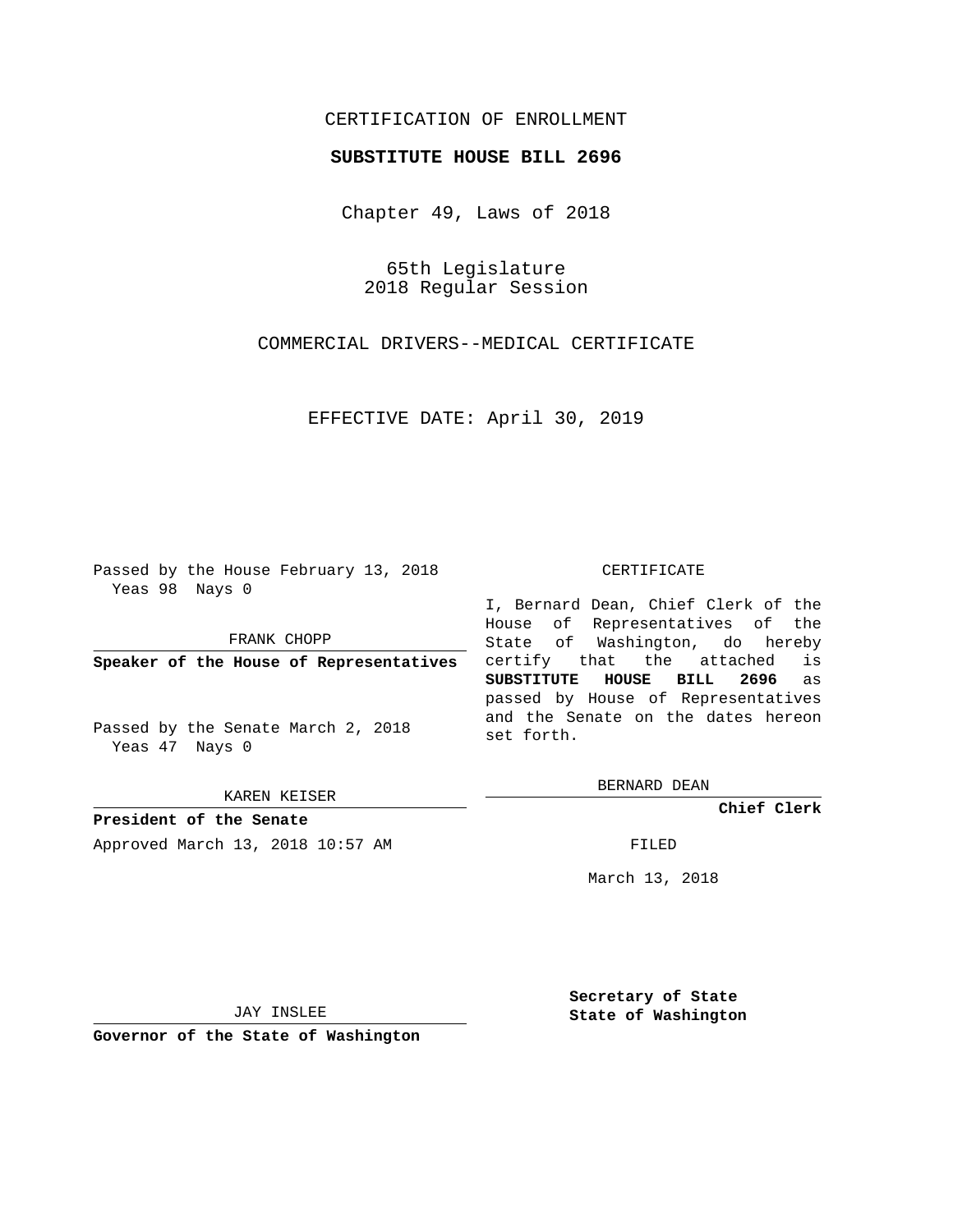## **SUBSTITUTE HOUSE BILL 2696**

Passed Legislature - 2018 Regular Session

**State of Washington 65th Legislature 2018 Regular Session**

**By** House Transportation (originally sponsored by Representatives Valdez, Orcutt, Eslick, and Jinkins; by request of Department of Licensing)

READ FIRST TIME 02/02/18.

 AN ACT Relating to medical certificate requirements for applicants and holders of commercial drivers' licenses and commercial learners' permits; amending RCW 46.25.055, 46.25.057, and 46.25.075; reenacting and amending RCW 46.25.010; prescribing penalties; and 5 providing an effective date.

6 BE IT ENACTED BY THE LEGISLATURE OF THE STATE OF WASHINGTON:

7 **Sec. 1.** RCW 46.25.055 and 2003 c 195 s 3 are each amended to 8 read as follows:

9 Except as provided in 49 C.F.R. Sec. 391.67 as it existed on the 10 effective date of this section, or such subsequent date as may be 11 provided by the department by rule, consistent with the purposes of 12 this section, a person may not drive a commercial motor vehicle 13 unless he or she is physically qualified to do so and((<del>, except as</del> 14 provided in 49 C.F.R. Sec. 391.67, has on his or her person the 15 original, or a photographic copy, of a medical examiner's certificate 16 that he or she is physically qualified to drive a commercial motor 17 vehicle)) is medically examined and certified in accordance with 18 procedures provided in 49 C.F.R. Sec. 391.43 as it existed on the 19 effective date of this section, or such subsequent date as may be 20 provided by the department by rule, consistent with the purposes of 21 this section.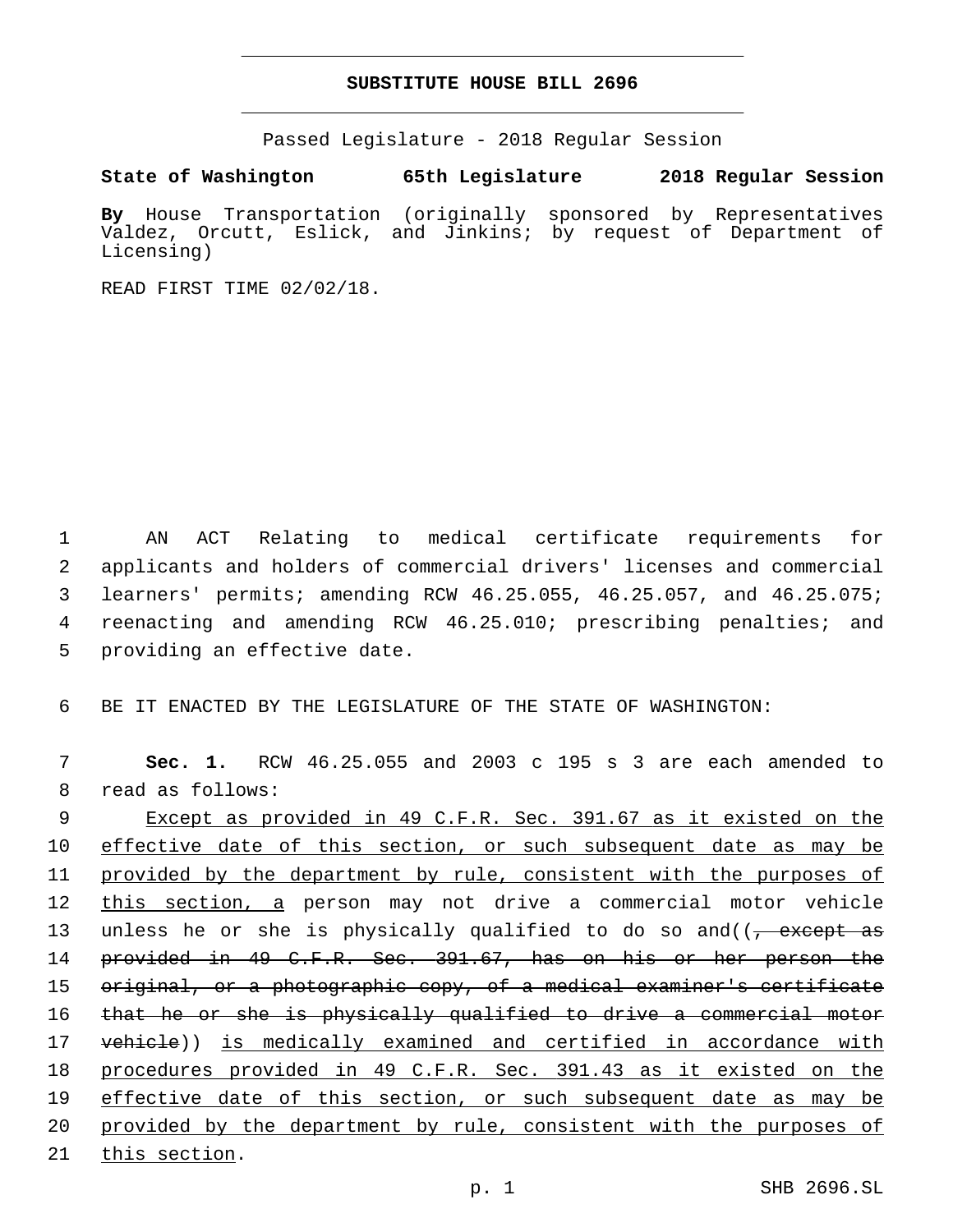1 **Sec. 2.** RCW 46.25.057 and 2003 c 195 s 4 are each amended to 2 read as follows:

 (1) It is a traffic infraction for a licensee under this chapter to drive a commercial vehicle ((without having on his or her person the original, or a photographic copy, of a medical examiner's certificate that he or she is physically qualified to drive a commercial motor vehicle)) while downgraded for not maintaining a 8 current medical certificate with the department.

 (2) A person who violates this section is subject to a penalty of two hundred fifty dollars. If the person appears in person before the court or submits by mail written proof that he or she had, at the time the infraction took place, the medical examiner's certificate, the court shall reduce the penalty to fifty dollars.

14 **Sec. 3.** RCW 46.25.075 and 2013 c 224 s 8 are each amended to 15 read as follows:

16 (1) Any person applying for a CDL or CLP must certify that he or 17 she is or expects to be engaged in one of the following types of 18 driving:

19 (a) Nonexcepted interstate;

20 (b) Excepted interstate;

21 (c) Nonexcepted intrastate; or

22 (d) Excepted intrastate.

23 (2) A CDL or CLP applicant or holder who certifies under 24 subsection  $(1)(a)$ ,  $(b)$ , or  $(c)$  of this section that he or she is or 25 expects to be engaged in nonexcepted interstate, excepted interstate, 26 or nonexcepted intrastate commerce must provide a copy of a medical 27 examiner's certificate prepared by a medical examiner, as defined in 28 49 C.F.R. Sec. 390.5 as it existed on  $((\text{J9, 2014))$  the effective 29 date of this section, or such subsequent date as may be provided by 30 the department by rule, consistent with the purposes of this section. 31 ((Upon submission, a copy of the medical examiner's certificate must 32 be date-stamped by the department.)) A CDL or CLP holder who 33 certifies under subsection  $(1)(a)$ ,  $(b)$ , or  $(c)$  of this section must 34 ((submit)) provide a copy of each subsequently issued medical 35 examiner's certificate.

36 (3) For each operator of a commercial motor vehicle required to 37 have a CDL or CLP, the department must meet the following requirements:38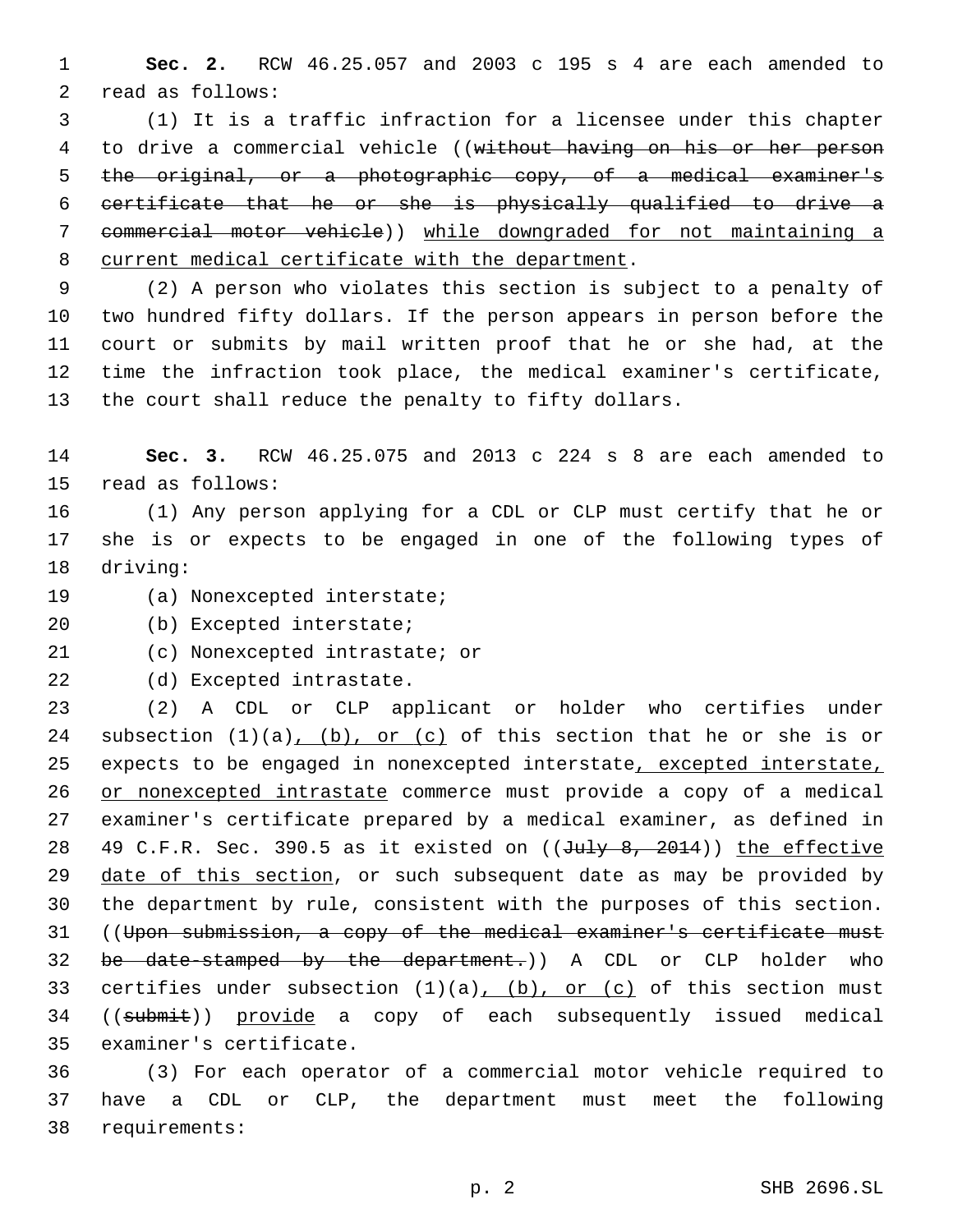(a)(i) The driver's self-certification of type of driving under subsection (1) of this section must be maintained on the driver's 3 record and the CDLIS driver record;

 (ii) The copy of a medical examiner's certificate, when ((submitted)) provided under subsection (2) of this section, must be retained for three years beyond the date the certificate was issued; 7 and

8 (iii) When a medical examiner's certificate is ((submitted)) provided under subsection (2) of this section, the information 10 required under 49 C.F.R. Sec. 383.73 as it existed on ((July 8, 11 2014)) the effective date of this section, or such subsequent date as may be provided by the department by rule, consistent with the purposes of this section must be posted to the CDLIS driver record 14 within ten calendar days from the date ((submitted)) provided. The indicator of medical certification status, such as "certified" or "not-certified," must be maintained on the driver's record.

 (b) Within ten calendar days of the driver's medical certification status expiring or a medical variance expiring or being rescinded, the medical certification status of the driver must be updated to "not-certified."20

 (c) Within ten calendar days of receiving information from the federal motor carrier safety administration or the department regarding issuance or renewal of a medical variance for a driver, the department must update the CDLIS driver record to include the medical 25 variance information.

 (4) Upon receiving an electronic copy of the medical examiner's certificate from the federal motor carrier safety administration, the department must post a medical qualification status of "certified" on the CDLIS driver record for the driver.

 (5)(a) If a driver's medical certification or medical variance 31 expires, or the federal motor carrier safety administration or issuing medical examiner notifies the department that a medical variance was removed or rescinded, the department must:

 (i) Notify the driver of his or her "not-certified" medical certification status and that the privilege of operating a commercial motor vehicle will be removed from the CDL or CLP unless the driver ((submits)) provides a current medical certificate or medical variance, or changes his or her self-certification to driving  $((only))$  in excepted  $((or))$  intrastate commerce; and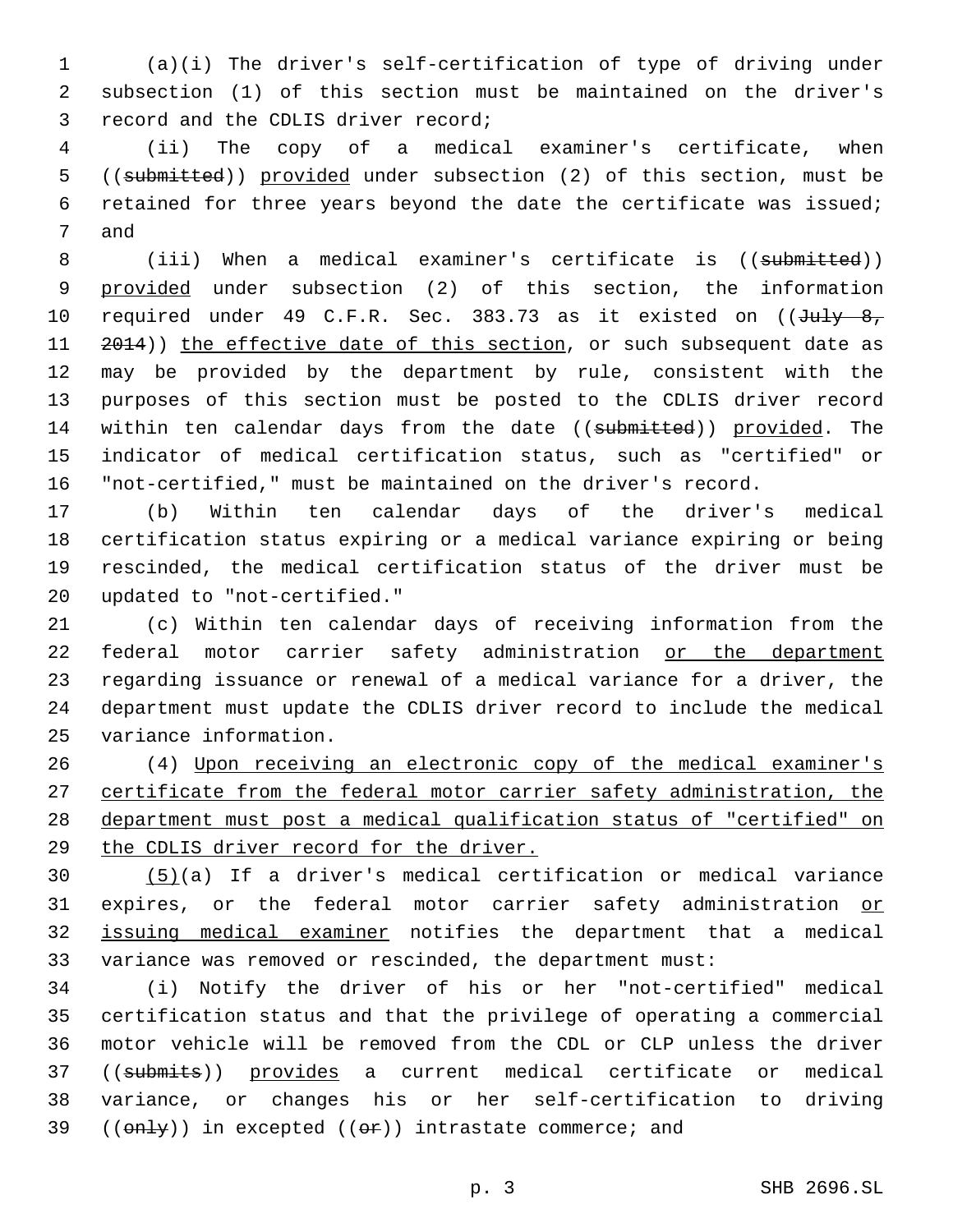(ii) Initiate procedures for downgrading the CDL or CLP. The CDL or CLP downgrade must be completed and recorded within sixty days of the driver's medical certification status becoming "not-certified" to operate a commercial motor vehicle.4

 (b) If a driver fails to provide the department with the certification required in subsection (1) of this section, or a current medical examiner's certificate if the driver self-certifies 8 under subsection  $(1)(a)$ ,  $(b)$ , or  $(c)$  of this section that he or she is operating in nonexcepted interstate, excepted interstate, or nonexcepted intrastate commerce as required in subsection (2) of this section, the department must mark the CDLIS driver record as "not- certified" and initiate a CDL or CLP downgrade in accordance with  $(13)(ii)$  of this subsection.

 (c) A driver whose CDL or CLP has been downgraded under this subsection may restore the CDL or CLP privilege by providing the necessary certifications or medical variance information to the 17 department.

 **Sec. 4.** RCW 46.25.010 and 2017 c 334 s 4 and 2017 c 194 s 1 are 19 each reenacted and amended to read as follows:

 The definitions set forth in this section apply throughout this 21 chapter.

 (1) "Alcohol" means any substance containing any form of alcohol, including but not limited to ethanol, methanol, propanol, and 24 isopropanol.

(2) "Alcohol concentration" means:25

 (a) The number of grams of alcohol per one hundred milliliters of 27 blood; or

 (b) The number of grams of alcohol per two hundred ten liters of 29 breath.

 (3) "Commercial driver's license" (CDL) means a license issued to an individual under chapter 46.20 RCW that has been endorsed in accordance with the requirements of this chapter to authorize the individual to drive a class of commercial motor vehicle.

 (4) The "commercial driver's license information system" (CDLIS) is the information system established pursuant to 49 U.S.C. Sec. 31309 to serve as a clearinghouse for locating information related to the licensing and identification of commercial motor vehicle drivers.

 (5) "Commercial learner's permit" (CLP) means a permit issued under RCW 46.25.052 for the purposes of behind-the-wheel training.

p. 4 SHB 2696.SL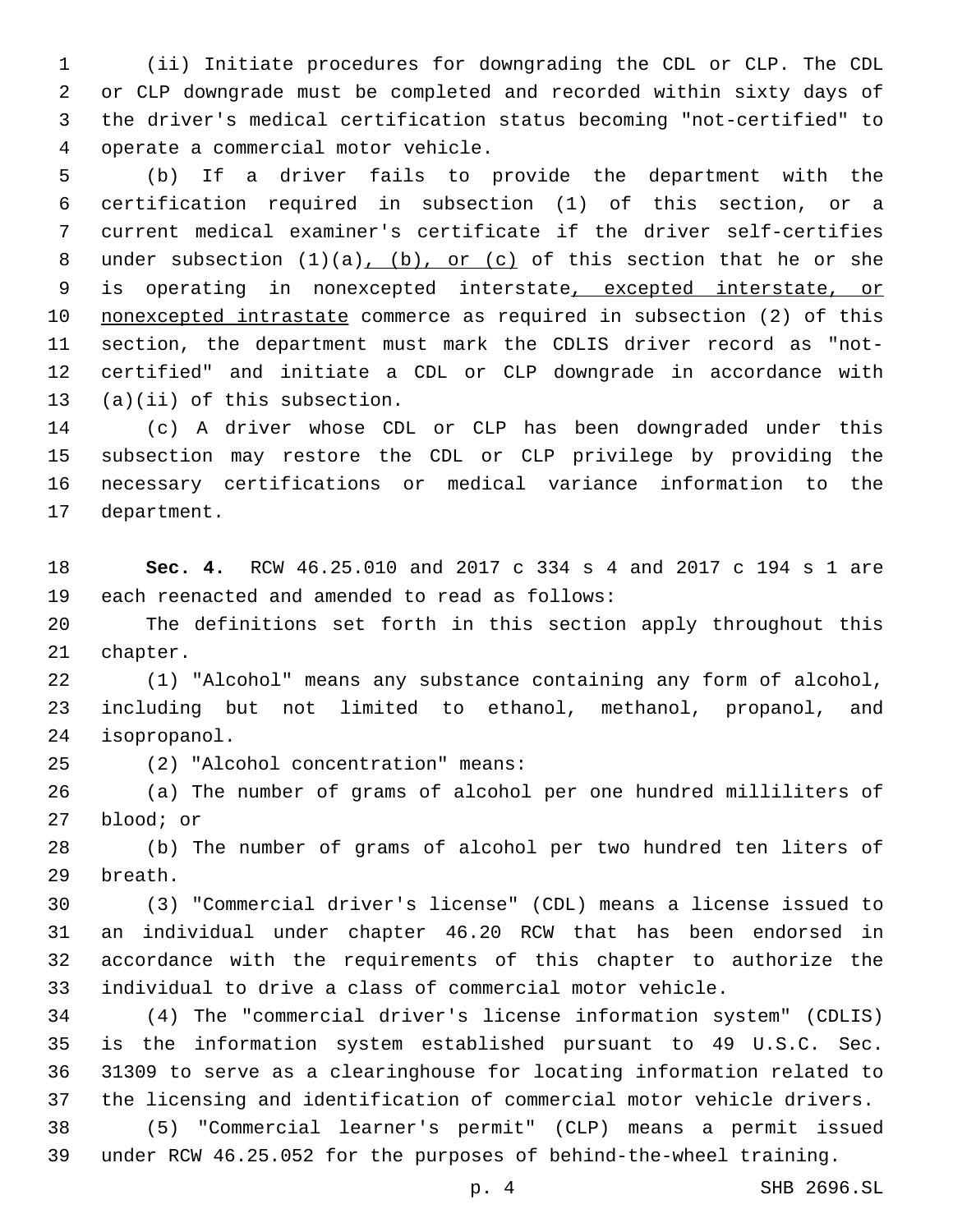(6) "Commercial motor vehicle" means a motor vehicle or combination of motor vehicles used in commerce to transport 3 passengers or property if the motor vehicle:

 (a) Has a gross combination weight rating or gross combination weight of 11,794 kilograms or more (26,001 pounds or more), whichever is greater, inclusive of any towed unit or units with a gross vehicle weight rating or gross vehicle weight of more than 4,536 kilograms (10,000 pounds or more), whichever is greater; or8

 (b) Has a gross vehicle weight rating or gross vehicle weight of 11,794 kilograms or more (26,001 pounds or more), whichever is 11 qreater; or

 (c) Is designed to transport sixteen or more passengers, 13 including the driver; or

 (d) Is of any size and is used in the transportation of hazardous 15 materials as defined in this section; or

(e) Is a school bus regardless of weight or size.

 (7) "Conviction" means an unvacated adjudication of guilt, or a determination that a person has violated or failed to comply with the law in a court of original jurisdiction or by an authorized administrative tribunal, an unvacated forfeiture of bail or collateral deposited to secure the person's appearance in court, a plea of guilty or nolo contendere accepted by the court, the payment of a fine or court cost, entry into a deferred prosecution program under chapter 10.05 RCW, or violation of a condition of release without bail, regardless of whether or not the penalty is rebated, 26 suspended, or probated.

 (8) "Disqualification" means a prohibition against driving a 28 commercial motor vehicle.

 (9) "Drive" means to drive, operate, or be in physical control of a motor vehicle in any place open to the general public for purposes of vehicular traffic. For purposes of RCW 46.25.100, 46.25.110, and 46.25.120, "drive" includes operation or physical control of a motor 33 vehicle anywhere in the state.

 (10) "Drugs" are those substances as defined by RCW 69.04.009, including, but not limited to, those substances defined by 49 C.F.R. 36 Sec. 40.3.

 (11) "Employer" means any person, including the United States, a state, or a political subdivision of a state, who owns or leases a commercial motor vehicle, or assigns a person to drive a commercial 40 motor vehicle.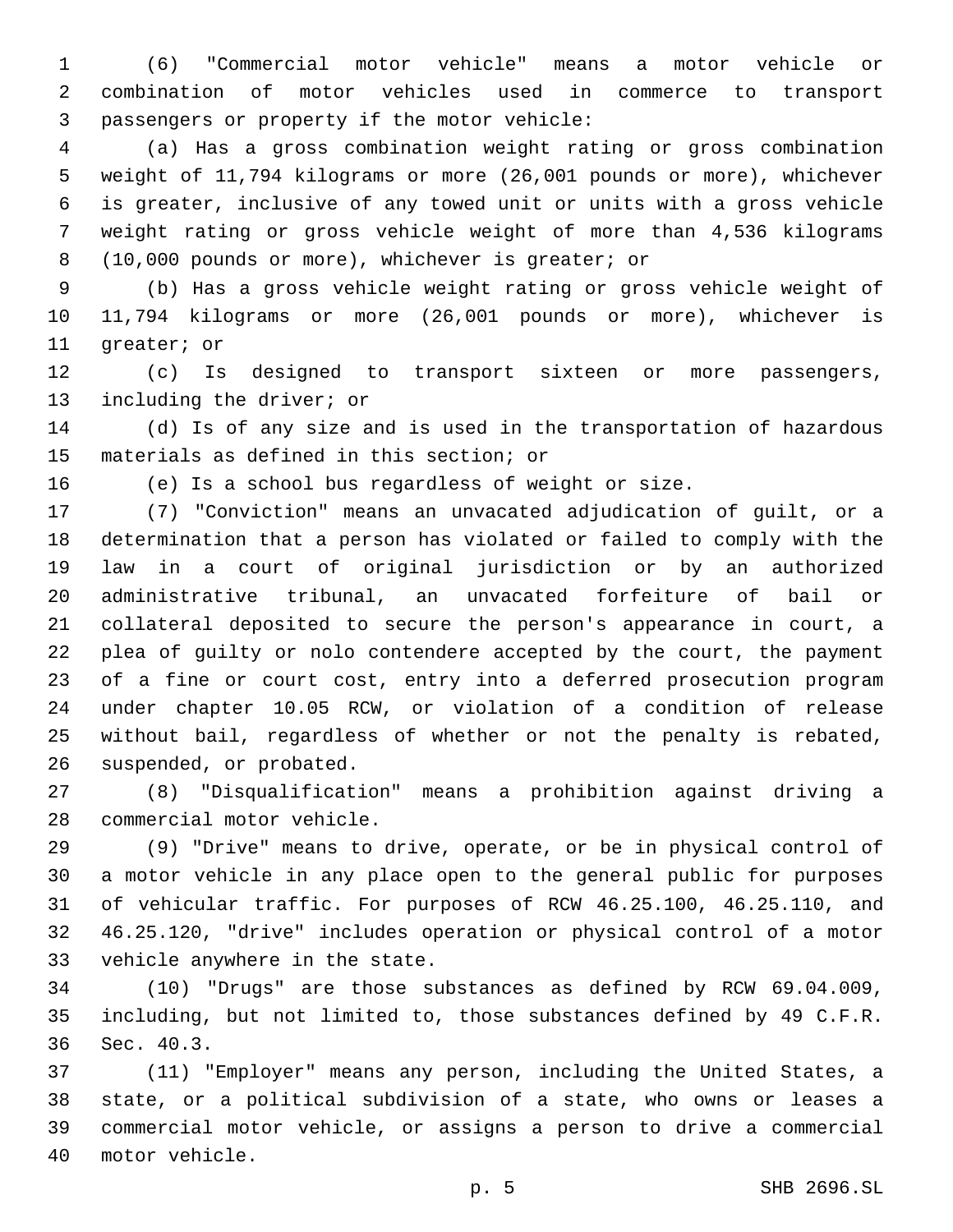(12) "Gross vehicle weight rating" (GVWR) means the value specified by the manufacturer as the maximum loaded weight of a single vehicle. The GVWR of a combination or articulated vehicle, commonly referred to as the "gross combined weight rating" or GCWR, is the GVWR of the power unit plus the GVWR of the towed unit or units. If the GVWR of any unit cannot be determined, the actual gross weight will be used. If a vehicle with a GVWR of less than 11,794 kilograms (26,001 pounds or less) has been structurally modified to carry a heavier load, then the actual gross weight capacity of the modified vehicle, as determined by RCW 46.44.041 and 46.44.042, will 11 be used as the GVWR.

 (13) "Hazardous materials" means any material that has been designated as hazardous under 49 U.S.C. Sec. 5103 and is required to be placarded under subpart F of 49 C.F.R. Part 172 or any quantity of a material listed as a select agent or toxin in 42 C.F.R. Part 73.

 (14) "Motor vehicle" means a vehicle, machine, tractor, trailer, or semitrailer propelled or drawn by mechanical power used on highways, or any other vehicle required to be registered under the laws of this state, but does not include a vehicle, machine, tractor, trailer, or semitrailer operated exclusively on a rail.

 (15)(a) "Nondomiciled CLP or CDL" means a permit or license, respectively, issued under RCW 46.25.054 to a person who meets one of 23 the following criteria:

 (i) Is domiciled in a foreign country as provided in 49 C.F.R. Sec. 383.23(b)(1) as it existed on October 1, 2017, or such subsequent date as may be provided by the department by rule, 27 consistent with the purposes of this section; or

 (ii) Is domiciled in another state as provided in 49 C.F.R. Sec. 383.23(b)(2) as it existed on October 1, 2017, or such subsequent date as may be provided by the department by rule, consistent with 31 the purposes of this section.

 (b) The definition in this subsection (15) applies exclusively to the use of the term in this chapter and is not to be applied in any 34 other chapter of the Revised Code of Washington.

 (16) "Out-of-service order" means a declaration by an authorized enforcement officer of a federal, state, Canadian, Mexican, or local jurisdiction that a driver, a commercial motor vehicle, or a motor carrier operation is out-of-service pursuant to 49 C.F.R. Secs. 386.72, 392.5, 395.13, 396.9, or compatible laws, or the North 40 American uniform out-of-service criteria.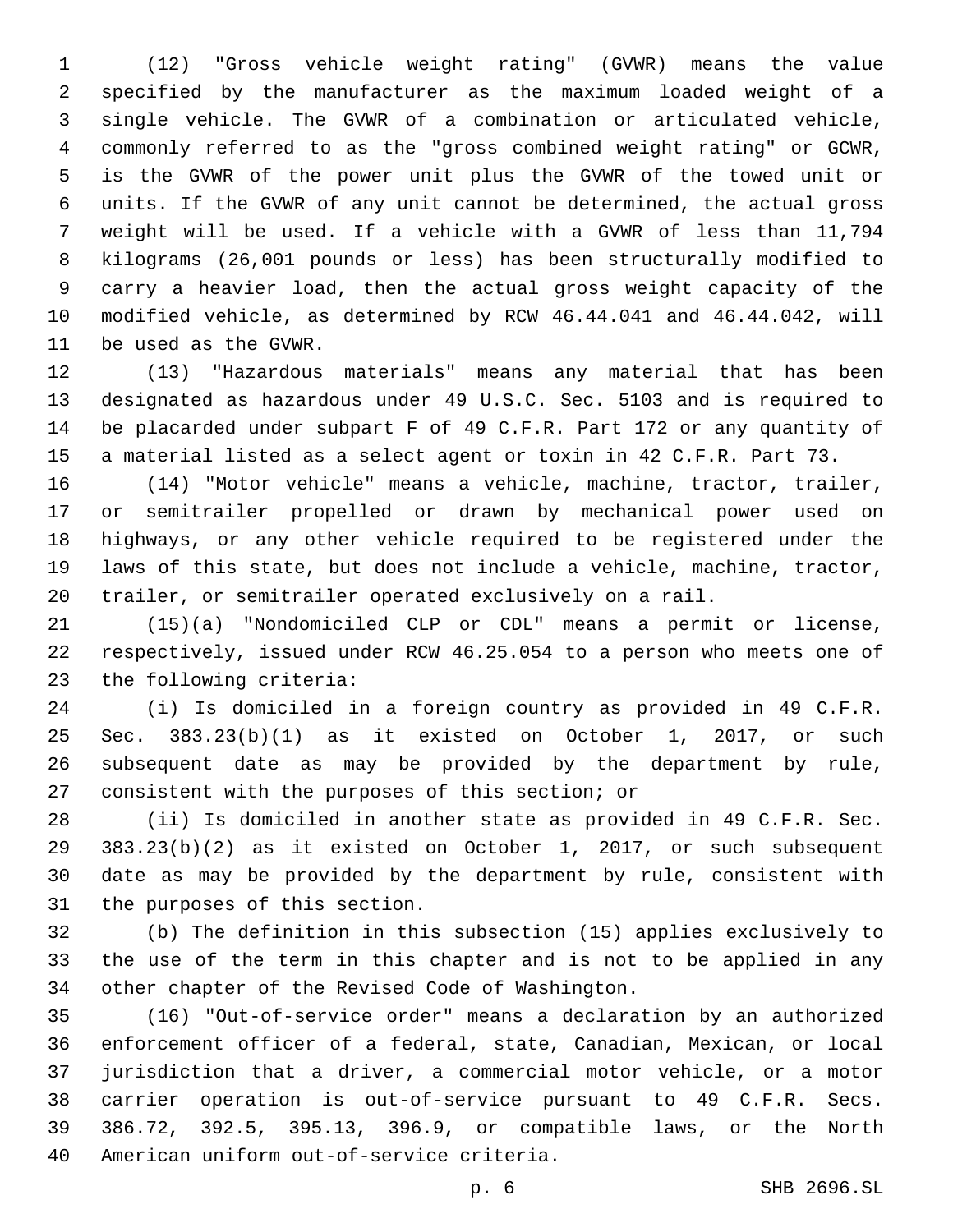(17) "Positive alcohol confirmation test" means an alcohol 2 confirmation test that:

 (a) Has been conducted by a breath alcohol technician under 49 C.F.R. Part  $40;$  and

(b) Indicates an alcohol concentration of 0.04 or more.

 A report that a person has refused an alcohol test, under circumstances that constitute the refusal of an alcohol test under 49 C.F.R. Part 40, will be considered equivalent to a report of a positive alcohol confirmation test for the purposes of this chapter.

 (18) "School bus" means a commercial motor vehicle used to transport preprimary, primary, or secondary school students from home to school, from school to home, or to and from school-sponsored events. School bus does not include a bus used as a common carrier.

(19) "Serious traffic violation" means:14

 (a) Excessive speeding, defined as fifteen miles per hour or more 16 in excess of the posted limit;

(b) Reckless driving, as defined under state or local law;

 (c) Driving while using a personal electronic device, defined as a violation of RCW 46.61.672, which includes in the activities it prohibits driving while holding a personal electronic device in either or both hands and using a hand or finger for texting, or an equivalent administrative rule or local law, ordinance, rule, or 23 resolution;

 (d) A violation of a state or local law relating to motor vehicle traffic control, other than a parking violation, arising in connection with an accident or collision resulting in death to any 27 person;

 (e) Driving a commercial motor vehicle without obtaining a 29 commercial driver's license;

 (f) Driving a commercial motor vehicle without a commercial driver's license in the driver's possession; however, any individual who provides proof to the court by the date the individual must appear in court or pay any fine for such a violation, that the individual held a valid CDL on the date the citation was issued, is 35 not guilty of a "serious traffic violation";

 (g) Driving a commercial motor vehicle without the proper class of commercial driver's license endorsement or endorsements for the specific vehicle group being operated or for the passenger or type of 39 cargo being transported; and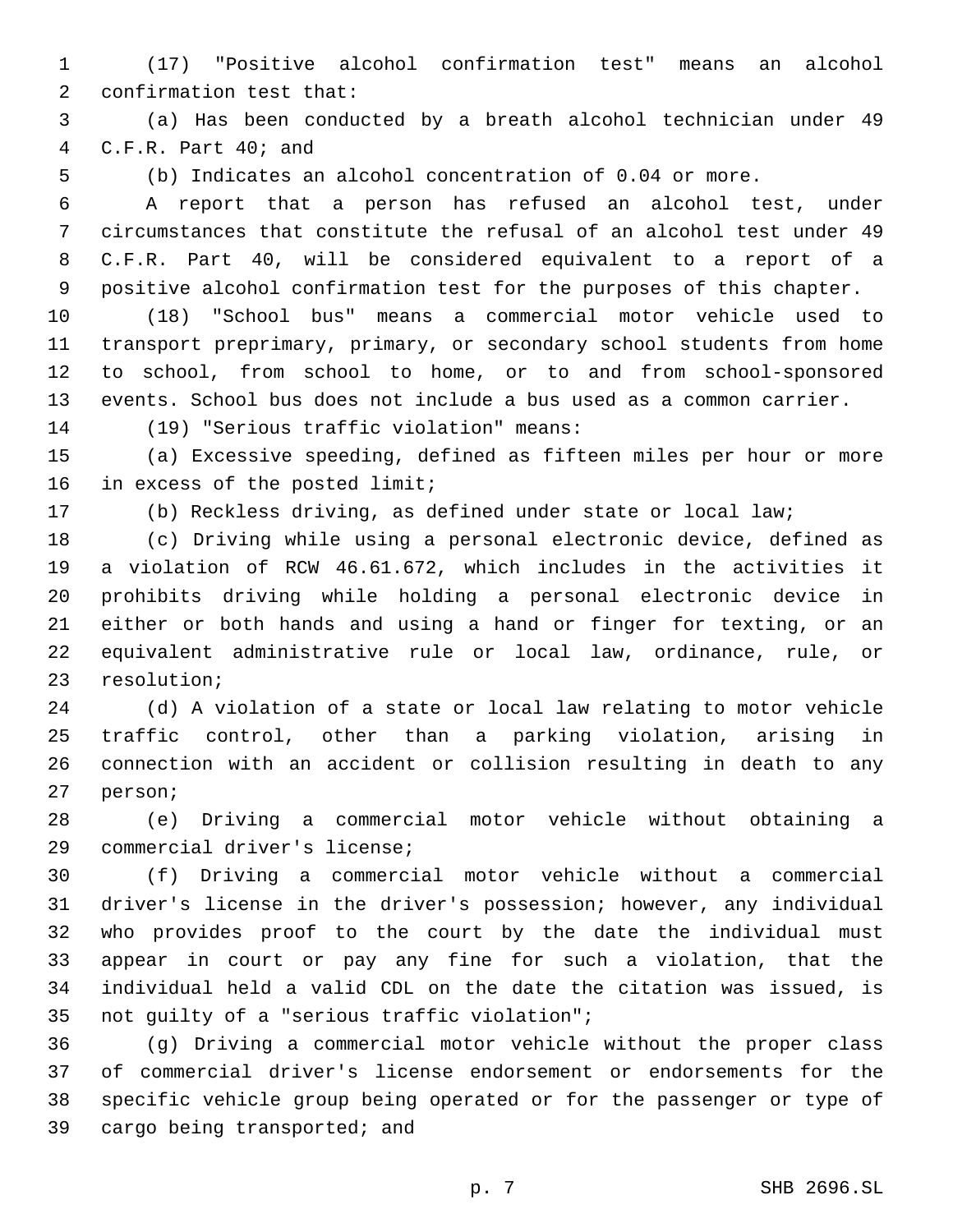(h) Any other violation of a state or local law relating to motor vehicle traffic control, other than a parking violation, that the 3 department determines by rule to be serious.

 (20) "State" means a state of the United States and the District 5 of Columbia.

 (21) "Substance abuse professional" means an alcohol and drug specialist meeting the credentials, knowledge, training, and continuing education requirements of 49 C.F.R. Sec. 40.281.

 (22) "Tank vehicle" means any commercial motor vehicle that is designed to transport any liquid or gaseous materials within a tank or tanks having an individual rated capacity of more than one hundred nineteen gallons and an aggregate rated capacity of one thousand gallons or more that is either permanently or temporarily attached to the vehicle or the chassis. A commercial motor vehicle transporting an empty storage container tank, not designed for transportation, with a rated capacity of one thousand gallons or more that is temporarily attached to a flatbed trailer is not considered a tank 18 vehicle.

(23) "Type of driving" means one of the following:

 (a) "Nonexcepted interstate," which means the CDL or CLP holder or applicant operates or expects to operate in interstate commerce, is both subject to and meets the qualification requirements under 49 23 C.F.R. Part 391 as it existed on ((July 8, 2014)) the effective date 24 of this section, or such subsequent date as may be provided by the department by rule, consistent with the purposes of this section, and is required to obtain a medical examiner's certificate under 49 27 C.F.R. Sec. 391.45 as it existed on ((July 8, 2014)) the effective 28 date of this section, or such subsequent date as may be provided by the department by rule, consistent with the purposes of this section;

 (b) "Excepted interstate," which means the CDL or CLP holder or applicant operates or expects to operate in interstate commerce, but engages exclusively in transportation or operations excepted under 49 C.F.R. Secs. 390.3(f), 391.2, 391.68, or 398.3, as they existed on 34 ((July 8, 2014)) the effective date of this section, or such subsequent date as may be provided by the department by rule, consistent with the purposes of this section, from all or parts of the qualification requirements of 49 C.F.R. Part 391 as it existed on 38 ((July 8, 2014)) the effective date of this section, or such subsequent date as may be provided by the department by rule, 40 consistent with the purposes of this section, and is ((therefore